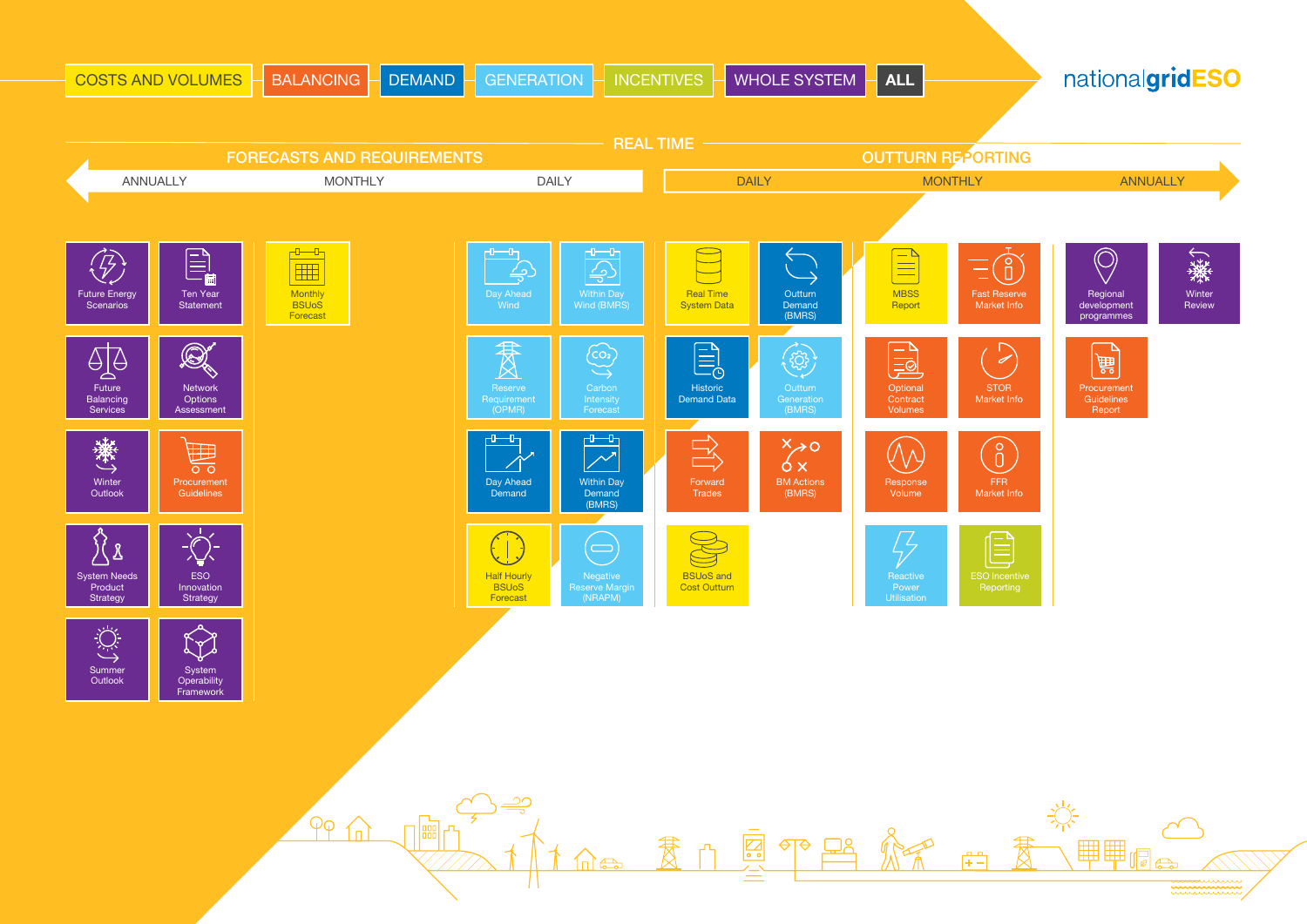<span id="page-1-0"></span>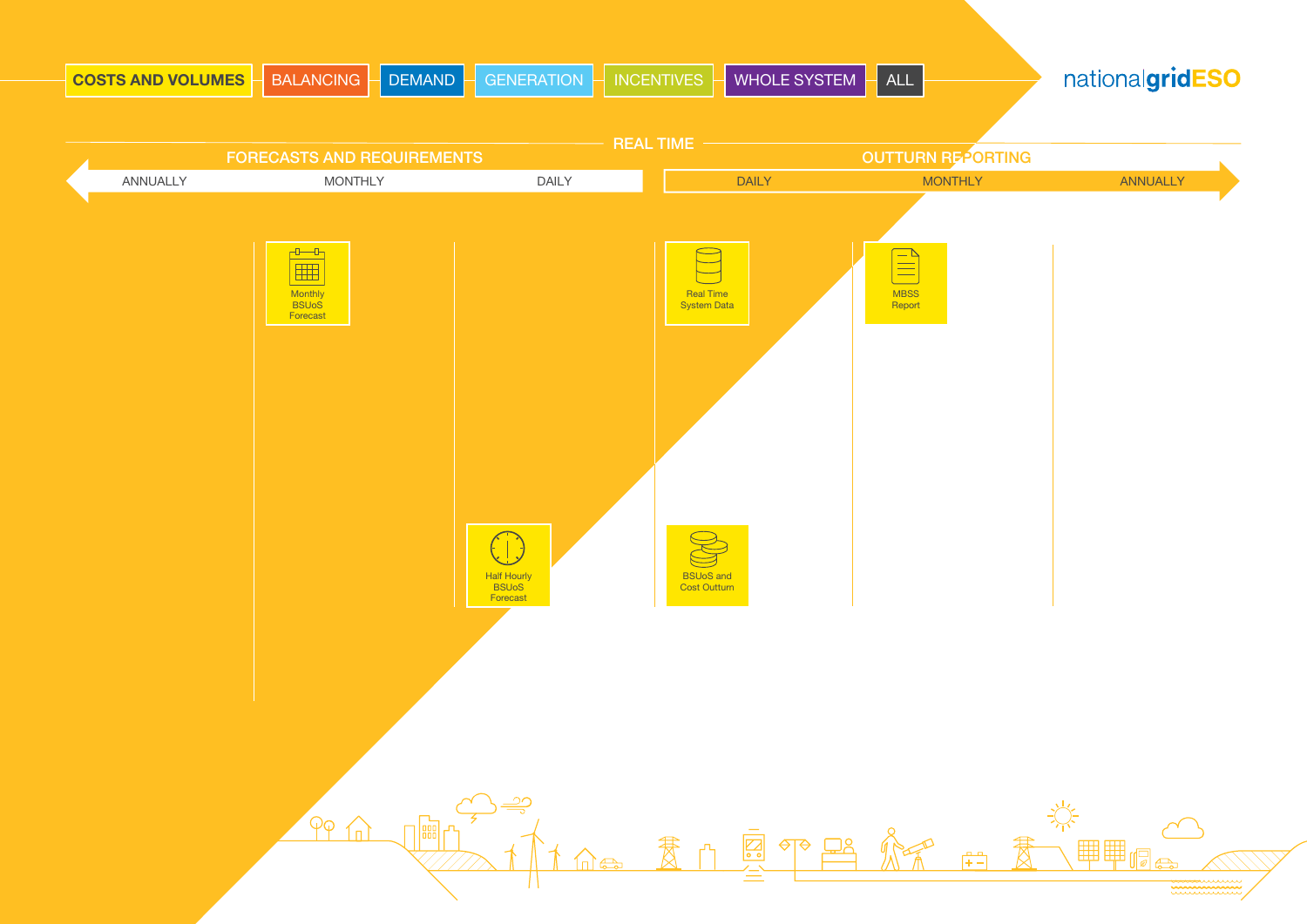<span id="page-2-0"></span>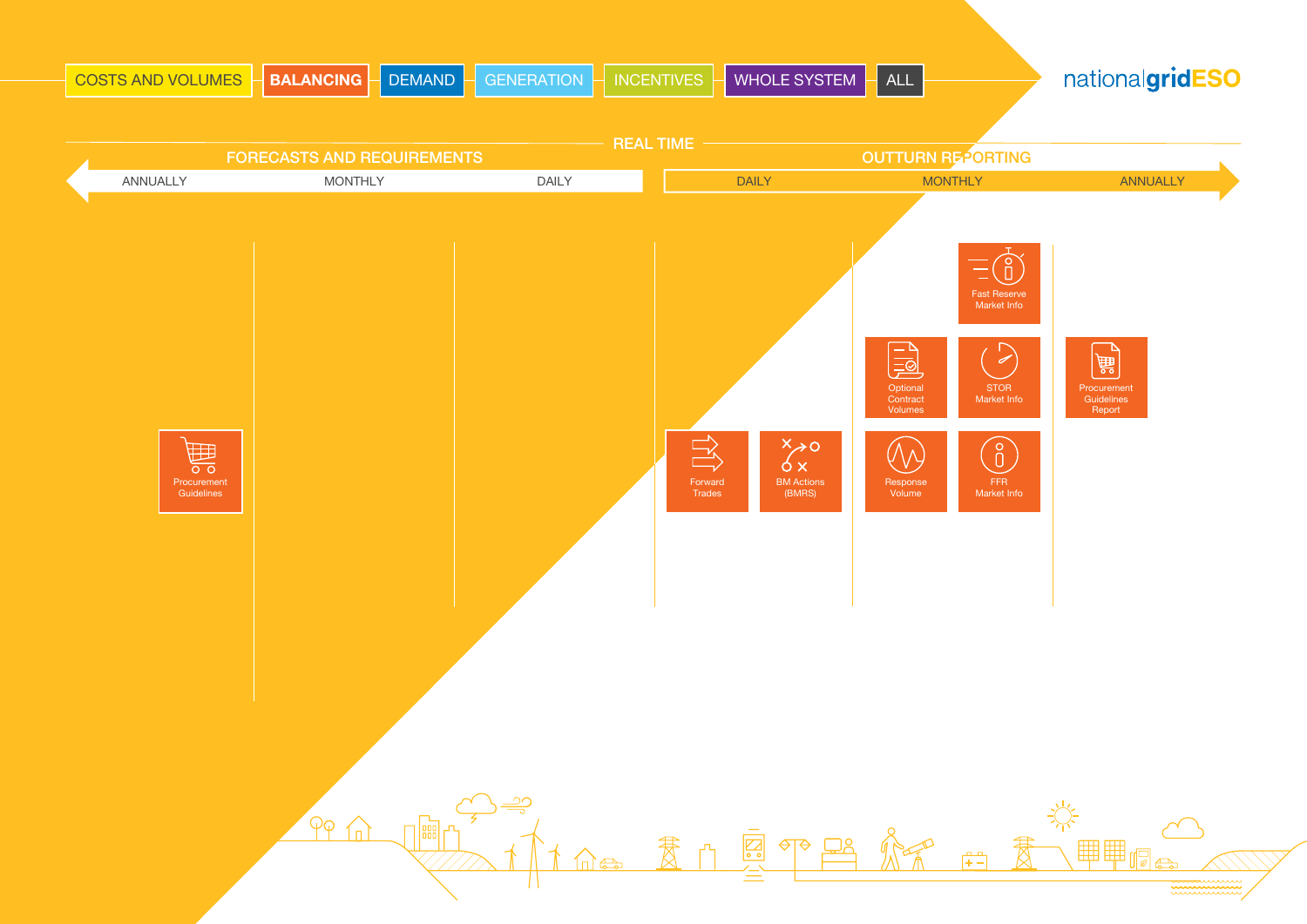<span id="page-3-0"></span>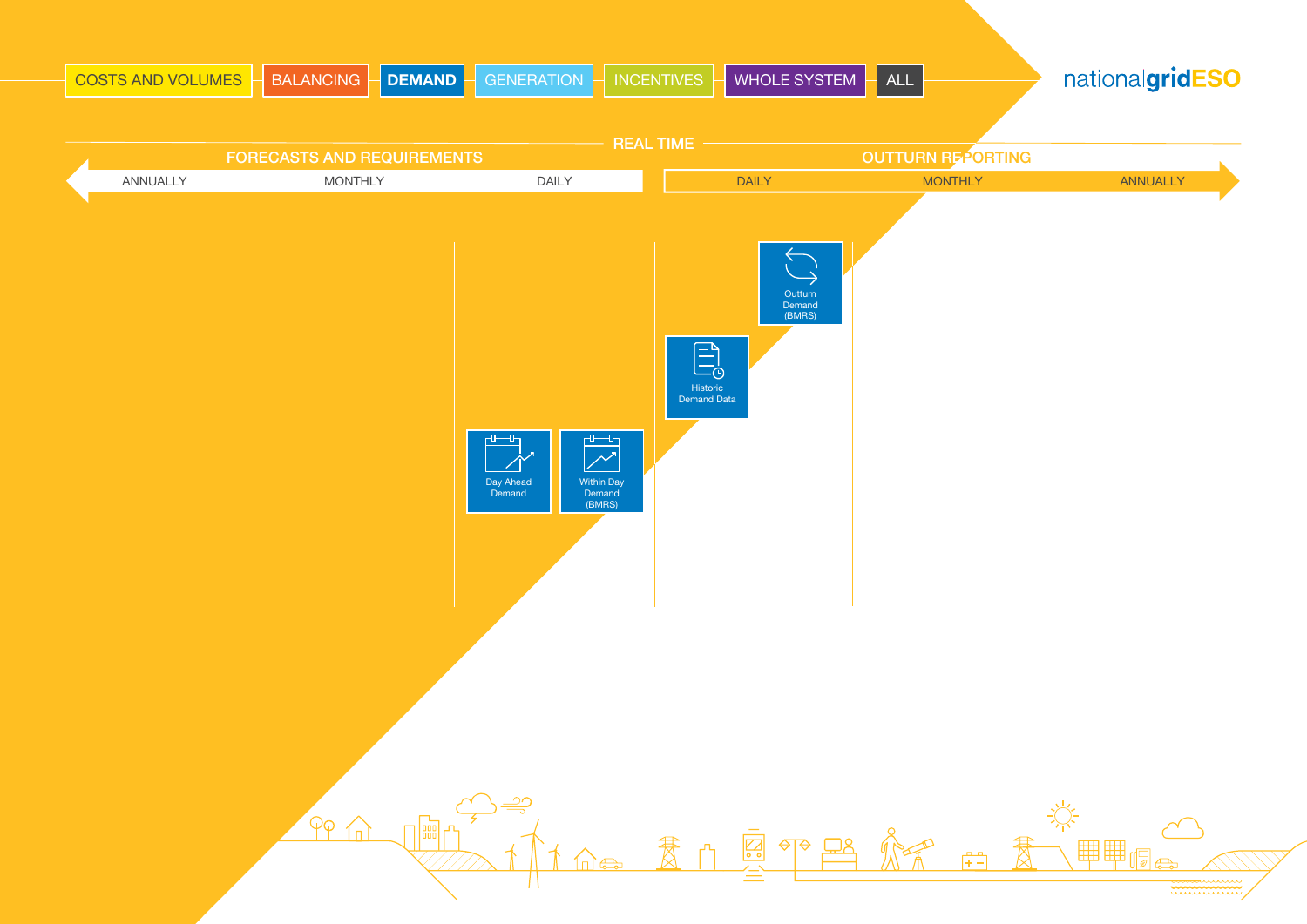<span id="page-4-0"></span>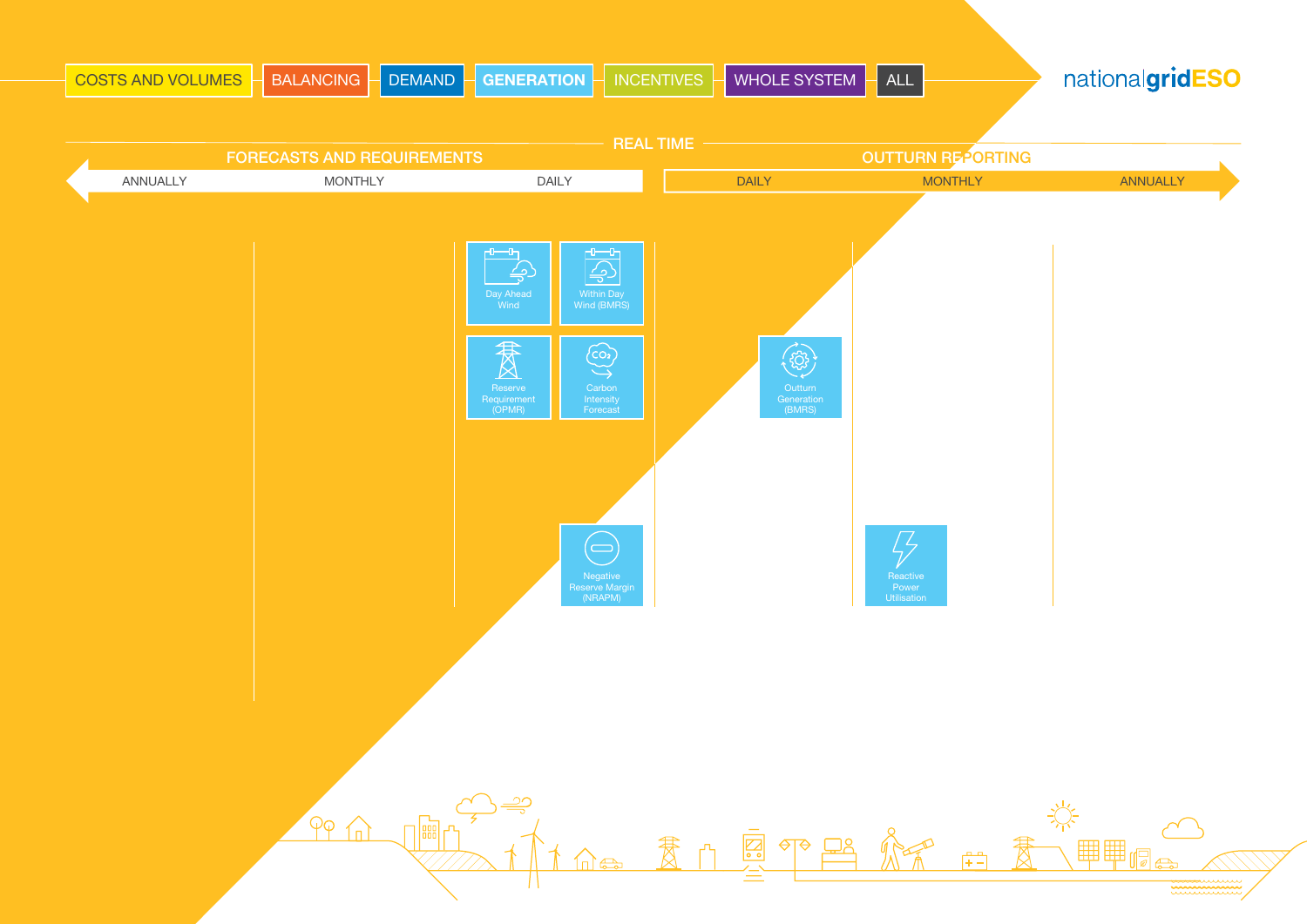<span id="page-5-0"></span>